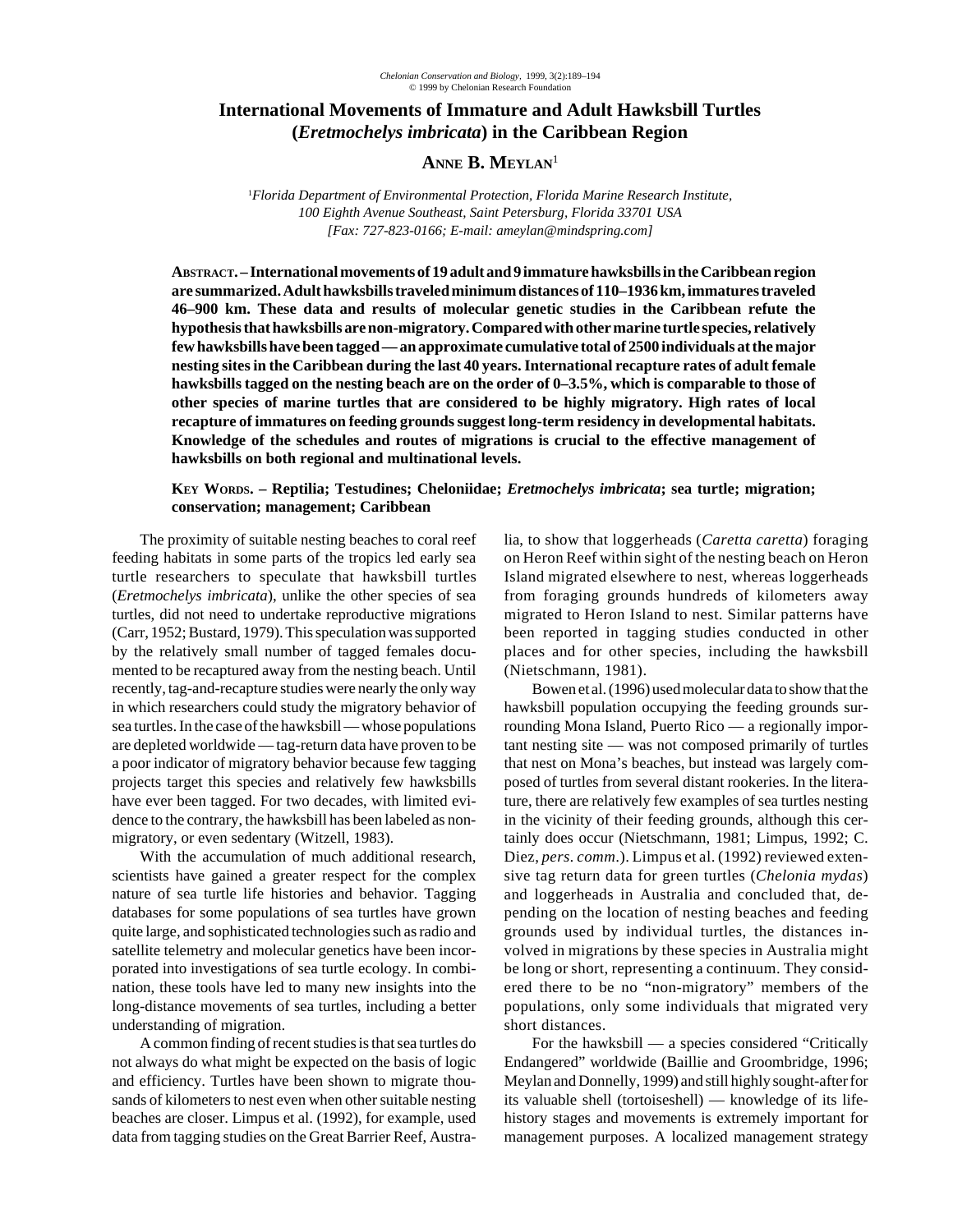may only partially help to restore a population that is subject to mortality (including harvest) on a region-wide or international scale. Meylan (1982) reviewed published records of long-distance movements of hawksbills as documented by tag returns and concluded that there were insufficient data to base a conclusion about the migratory behavior of hawksbills. With the accumulation of an additional 17 years of data by various projects, a re-examination of the evidence is clearly warranted. The purpose of this paper is to review data from the Caribbean region, defined here in its broadest sense and referring to the area that encompasses the Caribbean Sea, Gulf of Mexico, and other tropical waters of the western Atlantic Ocean.

Despite great interest on the part of researchers, relatively few hawksbills in the Caribbean have been tagged. Widely dispersed nesting beaches, low nesting densities, and a long nesting season have thwarted concerted tagging efforts (Meylan, 1982). Since the late 1950s, when tagging of sea turtles became a routine practice, there have been few places in the Caribbean where tagging hawksbills has been productive enough to warrant the effort and funding. In recent years, the exception has been the Yucatán Península of Mexico, where there have been significant tagging efforts.

At many hawksbill nesting beaches, efforts are directed at counting or protecting nests, not at tagging nesting females. During most years, this is the case for many of the nesting beaches in Mexico, in Belize, and at Mona Island, Puerto Rico. Even where tagging is a priority, relatively few nesting females have been tagged: 328 at Tortuguero, Costa Rica, during the 44-year period from 1955 to 1998 (Caribbean Conservation Corporation, unpub. data); 123 at Jumby Bay, Antigua, from 1987 to 1996 (J. Richardson, *pers. comm*.); 105 at Buck Island Reef National Monument, St.



**Figure 1.** International movements of tagged hawksbill turtles (*Eretmochelys imbricata*) in the Caribbean region. Arrows connect the tagging and recapture locations and do not imply travel routes. Solid lines represent adult turtles; dashed lines represent immatures. All arrows represent one animal except that connecting Tortuguero, Costa Rica, and Miskito Cays, Nicaragua ( $n = 8$ ). See Table 1 for tagging and recapture dates, information on maturity status and sex, minimum distances traveled, and references.

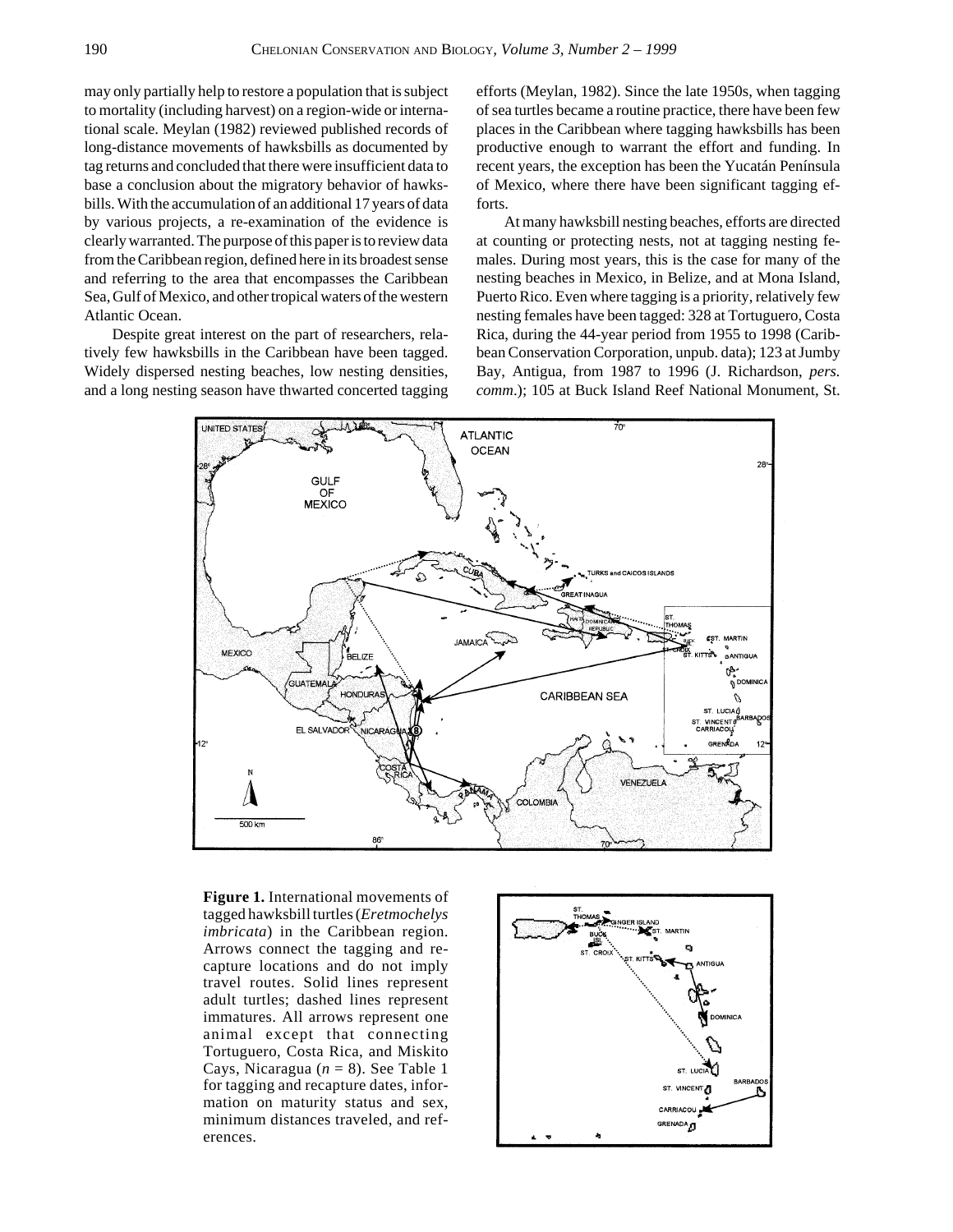| <b>Location Tagged</b>          | <b>Sex</b>               | Tagged   | <b>Location Recaptured</b>                                         | Recaptured Km |      | References                                         |
|---------------------------------|--------------------------|----------|--------------------------------------------------------------------|---------------|------|----------------------------------------------------|
| <b>Adults</b>                   |                          |          |                                                                    |               |      |                                                    |
| Tortuguero, Costa Rica          | female                   | 8/18/56  | Miskito coast, near Awastara,<br>24 km N Puerto Cabezas, Nicaragua | $10/18/56*$   | 385  | Carr et al., 1966                                  |
| Tortuguero, Costa Rica          | female                   | 7/27/59  | Miskito Cays, Nicaragua                                            | 7/25/60       | 463  | Carr et al., 1966                                  |
| Tortuguero, Costa Rica          | female                   | 8/3/72   | Miskito Cays, Nicaragua                                            | 11/73         | 385  | Carr and Stancyk, 1975                             |
| Tortuguero, Costa Rica          | female                   | 8/26/72  | Miskito Cays, Nicaragua                                            | 1/10/74       | 385  | Carr and Stancyk, 1975                             |
| Tortuguero, Costa Rica          | female                   | 8/14/74  | Miskito Cays, Nicaragua                                            | 12/8/77       | 385  | Bjorndal et al., 1985<br>K. Bjorndal, pers. comm.  |
| Tortuguero, Costa Rica          | female                   | 8/3/69   | Miskito Cays, Nicaragua                                            | 5/70          | 385  | Bjorndal et al., 1985<br>K. Bjorndal, pers. comm.  |
| Tortuguero, Costa Rica          | female                   | 8/31/76  | Rio Grande Bar, Nicaragua                                          | 5/24/83       | 385  | Bjorndal et al., 1985<br>K. Bjorndal, pers. comm.  |
| Tortuguero, Costa Rica          | female                   | 9/15/88  | Tasbapune, Nicaragua                                               | $5/1/91*$     | 200  | Bjorndal et al., 1993<br>K. Bjorndal, pers. comm.  |
| Tortuguero, Costa Rica          | female                   | 8/29/67  | Colón, Panama                                                      | 12/6/67       | 380  | Bjorndal et al., 1985<br>K. Bjorndal, pers. comm.  |
| Tortuguero, Costa Rica          | female                   | 7/23/77  | Cay Gorda Bank, Honduras                                           | 5/15/79       | 541  | Bjorndal et al., 1993<br>K. Bjorndal, pers. comm.  |
| Tortuguero, Costa Rica          | female                   | 7/22/83  | Isla Guanaja, Honduras                                             | 11/9/87*      | 850  | Bjorndal et al., 1993<br>K. Bjorndal, pers. comm.  |
| Sukra, Miskito Cays, Nicaragua  | female                   | 6/22/72  | Pedro Cays, Jamaica                                                | 11/14/72      | 628  | Nietschmann, 1981                                  |
| Isla Mujeres, Yucatán, Mexico   | female                   | 7/6/67   | Bani, Dominican Republic                                           | 4/25/71       | 1622 | NMFS and USFWS, 1993<br>Márquez, 1990, 1996        |
| Buck Island, St. Croix, USVI    | female                   | 7/9/90   | Witties Cay, Miskito Cays, Nicaragua 1991                          |               | 1936 | <b>Hillis</b> , 1994<br>Z. Hillis, pers. comm.     |
| Buck Island, St. Croix, USVI    | female                   | 7/28/97  | Cayo Guajaba, Nuevitas, Cuba                                       | 2/9/98        | 1400 | Z. Hillis, pers. comm.                             |
| Jumby Bay, Long Island, Antigua | female                   | 6/18/91  | <b>Dominica</b>                                                    | 11/91         | 135  | Fuller et al., 1992                                |
| Jumby Bay, Long Island, Antigua | female                   | 8/6/87   | Pelican Point, St. Kitts                                           |               | 110  | J.Richardson, pers.comm.                           |
| Drill Hall, Barbados            | female                   | 7/8/96   | Carriacou, Grenada                                                 | 12/7/97       | 155  | J. Horrocks, pers. comm.                           |
| Little Sandy Bay, Nicaragua     | male                     | 10/20/72 | Almirante Bay, Panama                                              | 5/10/74       | 443  | Nietschmann, 1981                                  |
| <b>Immatures</b>                |                          |          |                                                                    |               |      |                                                    |
| Great Inagua, Bahamas           |                          | 9/10/82  | Providenciales, Turks and Caicos                                   | $9/26/83*$    | 150  | Bjorndal et al., 1985                              |
| Great Inagua, Bahamas           | $\overline{\phantom{a}}$ | 10/1/92  | Banes, Cuba                                                        | 8/97          | 200  | Bjorndal and Bolten, 1998                          |
| St. Thomas, USVI                | $\overline{\phantom{0}}$ | 4/30/82  | St. Lucia                                                          | 8/1/83        | 650  | <b>Boulon</b> , 1989                               |
| St. Thomas, USVI                |                          | 1/28/82  | Ginger Island, British Virgin Islands                              | 6/15/85       | 46   | <b>Boulon</b> , 1989                               |
| St. Thomas, USVI                |                          | 10/29/81 | East coast. Puerto Rico                                            | 5/87          | 95   | <b>Boulon, 1989</b>                                |
| St. Thomas, USVI                | $\overline{\phantom{0}}$ | 6/21/83  | St. Martin                                                         | 6/87          | 185  | <b>Boulon</b> , 1989                               |
| St. Thomas, USVI                |                          | 12/7/84  | Los Cayos de Monte Cristi,<br>Dominican Republic                   | 2/90          | 720  | R. Boulon, pers. comm.                             |
| Las Coloradas, Yucatán, Mexico  |                          | 7/91     | Mariel, Cuba                                                       | 7/94          | 560  | M. Garduño, pers. comm.                            |
| Las Coloradas, Yucatán, Mexico  |                          | 9/90     | Miskito Cays, Nicaragua                                            | 3/96          | 900  | M. Garduño, pers. comm.<br>C. Lagueux, pers. comm. |
|                                 |                          |          |                                                                    |               |      |                                                    |

**Table 1.** International movements of wild hawksbill turtles (*Eretmochelys imbricata*) in the Caribbean region, with dates tagged and recaptured. Km = minimum distance traveled in km, \* = recaptured sometime before the recorded date.

Croix, U.S. Virgin Islands, from 1988 to 1997 (Z. Hillis, *pers. comm*.); 978 in the state of Campeche, Mexico, from 1990 to 1998 (V. Guzmán, *pers. comm*.); 673 at Las Coloradas, Yucatán, Mexico, from 1985 to 1996 (Garduño and Márquez, 1994; M. Garduño, *pers. comm*.); 175 at Isla Holbox, Yucatán, Mexico, from 1988 to 1996 (J. Frazier, *pers. comm*.); and 121 at Mona Island, Puerto Rico, during 1974 and from 1984 to 1996 (Richardson, 1990; C. Diez, *pers. comm*.). These localities, at which a total of 2503 hawksbills have been tagged over approximately 40 years, represent the majority of sites in the Caribbean where hawksbills have been regularly tagged. Nesting females are the most accessible life-history stage for tagging, yet the number of hawksbill turtles cumulatively tagged on Caribbean nesting beaches over several decades is, at the maximum, a few thousand. In comparison, several thousand nesting green turtles may be tagged in a single year at a single beach, e.g., at Tortuguero, Costa Rica (Carr et al., 1978).

International movements of wild hawksbills tagged in the Caribbean region are depicted in Fig. 1 and listed in Table 1. The data in Table 1 are organized by maturity status and sex. Minimum distance traveled is calculated as the straight-line distance between tagging and capture sites via an at-sea route. Actual travel routes are likely not to be straight, and thus would involve greater distances.

#### **Tag Returns of Adult Hawksbills**

There were eleven international recaptures recorded of reproductive females tagged at the nesting beach at Tortuguero, Costa Rica. Eight of these occurred off the eastern coast of Nicaragua, two off Honduras, and one at Colón, Panama. Post-nesting movements of Tortuguero hawksbills show a pattern similar to that of Tortuguero green turtles (Bjorndal et al., 1985). Nietschmann (1981) tagged a total of 60 hawksbills in Nicaragua in 1972, including animals of both sexes and various size-classes up to repro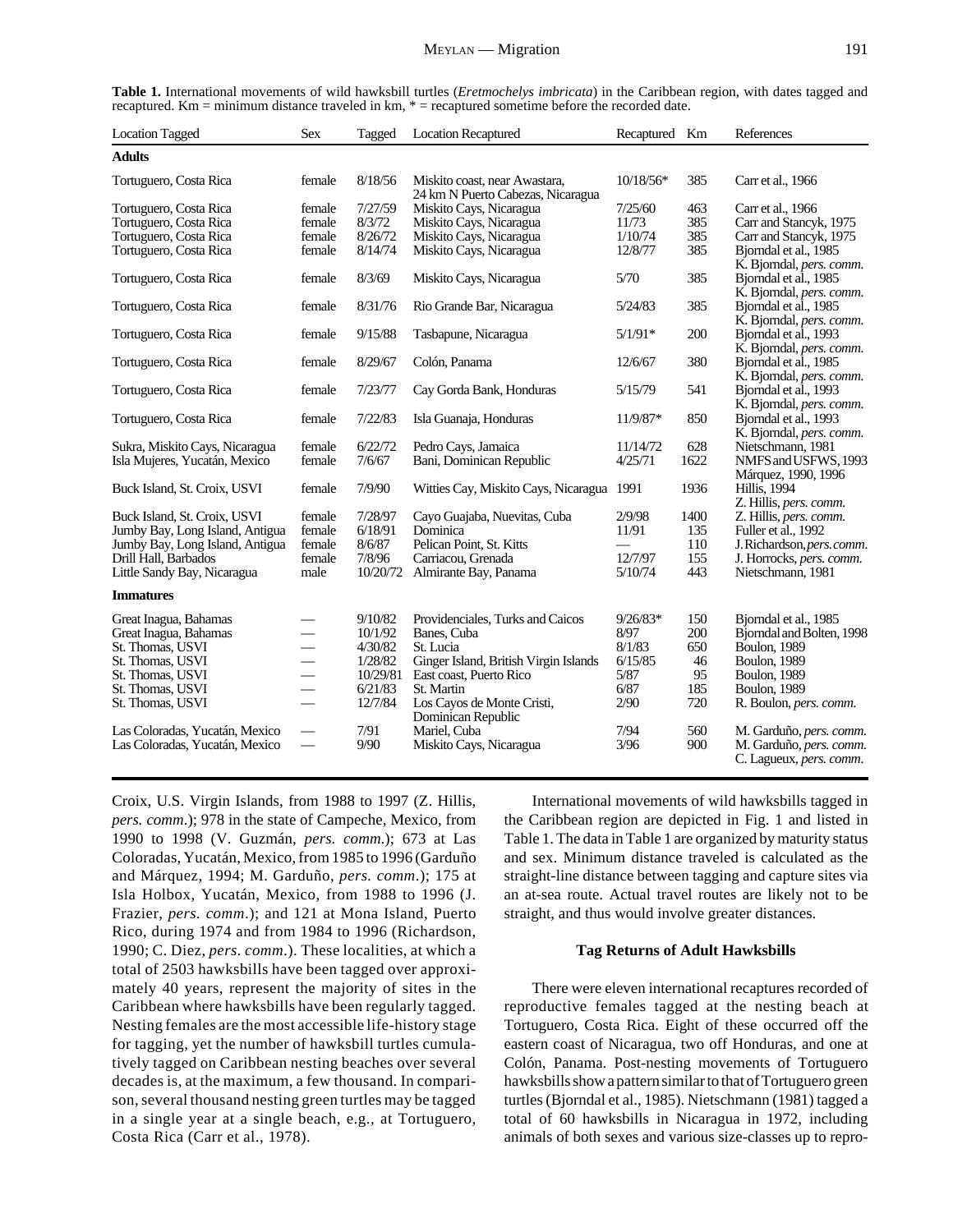ductive adults. One adult female tagged on a reef in the Miskito Cays was taken on a nesting beach in Jamaica, a journey of at least 628 km. An adult male hawksbill tagged along the central part of the Nicaraguan coast was recovered 443 km away in Panama; this may be the only recorded migration of an adult male hawksbill. Nietschmann (1981) reported that both Cayman Brac (Cayman Islands, British West Indies) hawksbill fishermen and Miskitu Indian hawksbill fishermen in Nicaragua believed that hawksbills are migratory because of the turtles' seasonal disappearance and reappearance in particular areas. In Bocas del Toro, Panama, fishermen described the seasonal migration of hawksbills to Chiriquí Beach as having once been comparable to that of present day migrations of green turtles to Tortuguero, Costa Rica (A. Meylan and P. Meylan, unpubl. data).

The longest migrations documented for adult hawksbills in the Caribbean were of one adult female that traveled 1622 km, from the Yucatán Peninsula, Mexico, to the Dominican Republic, and of a second adult female that traveled 1936 km, from Buck Island Reef National Monument, St. Croix, U.S. Virgin Islands, to the Miskito Cays, Nicaragua (Márquez, 1990; NMFS and USFWS, 1993; Hillis, 1994). The Caribbean records are comparable to the longest migrations of hawksbills observed in the Pacific — 2425 km for travel between Australia and Vanuatu and 2369 km for a journey from Australia to the Solomon Islands (Miller et al., 1998).

Two adult female hawksbills tagged while nesting at Jumby Bay, Antigua, were subsequently recaptured: one was recaptured 135 km away in Dominica, and the other was seen alive 110 km away in St. Kitts where its tag was read by a scuba diver (J. Richardson, *pers. comm*.).

There is also some evidence that hawksbills migrate between Guatemala and Belize — two hawksbills bearing tags with a Guatemalan return address were captured by fishermen in Belize (Smith, 1991; G. Smith, *pers. comm*.) but detailed information is lacking.

For all the sea turtle species, the percentage of individual turtles that are tagged at a nesting beach and later captured in and reported from other countries is quite low (Meylan, 1982). The international recapture rate of green turtles tagged at Tortuguero, Costa Rica (8.9%) was among the highest observed among tagging projects reviewed by Meylan (1982). Solé (1994) reported a 1% international recapture rate for green turtles tagged at Aves Island, in the eastern Caribbean. The international recapture rate for loggerheads tagged at Melbourne Beach, Florida, from 1972 to 1978 was 0.3% (Meylan et al., 1983). The percentage of hawksbills tagged while nesting on Caribbean beaches and subsequently recaptured in other countries is as follows: 2% for Buck Island Reef National Monument, St. Croix; 1.6% for Jumby Bay, Antigua; and 3.5% for Tortuguero, Costa Rica. No international, postnesting recaptures have been recorded for populations nesting at Mona Island, Puerto Rico, or Las Coloradas, Mexico. The percentages of hawksbill tag returns in the

Caribbean that are international are thus within the range of those for other sea turtle species that are considered to be highly migratory.

#### **Tag Returns of Immature Hawksbills**

Table 1 and Fig. 1 also show international recaptures of immature hawksbills tagged on their feeding grounds (developmental habitats). Relatively few studies in the Caribbean involve tagging immature hawksbills, and the total number tagged is considerably less than that of nesting females. The high local recapture rates observed in several studies in the Caribbean (Nietschmann, 1981; Boulon, 1994; van Dam and Diez, 1998) indicate that immature hawksbills tend to remain in the same developmental habitats for extended periods. Limpus (1992) documented strong site fidelity among hawksbills tagged on their feeding grounds in Australia. Because of this tendency towards site fixity, one would not expect to see immature hawksbills move extensively unless they are relocating to other developmental habitats or from developmental habitats to adult feeding grounds.

Tag-return data from the Caribbean region support this theory. Of the 43 immature hawksbills that have been tagged at Magens Bay, St. Thomas, U.S. Virgin Islands, since 1981, 13 (30.2%) have been recaptured locally and 5 (11.6%) in other countries 46 to 720 km away (Boulon, 1989; R. Boulon, *pers. comm*.) (Table 1). Of 11 immature hawksbills tagged by Nietschmann (1981) in Nicaragua, 2 (18.2%) were recaptured locally, and none internationally. Of 57 immature hawksbills tagged in the waters of Buck Island Reef National Monument, St. Croix, since 1994, 18 (32%) were resighted locally, and none internationally (Phillips, 1996). Of 328 hawksbills tagged in the waters of Mona Island since 1992, 95 (29%) have been resighted locally, and none internationally (C. Diez, *pers. comm*.). Of 356 immature hawksbills tagged at Las Coloradas, Mexico, in 1990– 95, 16 (4.5%) have been recaptured — 12 (3.4%) locally, 2 (0.6%) on the Campeche Banks, Mexico, and 2 (0.6%) internationally from 560 to 900 km away, in Cuba and Nicaragua (Garduño and Márquez, 1994; M. Garduño, *pers. comm*.; C. Lagueux, *pers. comm*.).

Of 604 hawksbills tagged at numerous sites in Cuban waters from 1989 to 1995, 46 (7.6%) were recaptured as of 1996, all in Cuban waters (Republic of Cuba, 1997). The distance traveled by recaptured turtles varied markedly. All of the 15 hawksbills tagged in the Doce Leguas area were recaptured locally (< 10 km); however, all of those tagged at Nuevitas and Las Tunas had traveled away from the tagging site, some as far as 744 km. Two immature hawksbills captured in Cuban waters were originally tagged in Yucatán, Mexico, and Great Inagua, Bahamas (Bjorndal and Bolten, 1998; M. Garduño, *pers. comm*.) (Fig. 1).

Movements of immature hawksbills can be extensive. A 74 cm wild subadult hawksbill tagged on feeding grounds at Atol das Rocas in Brazil was captured six months later at Dakar, Senegal, 3680 km away (Marcovaldi and Filippini, 1991). Whether this represents a migration or random dis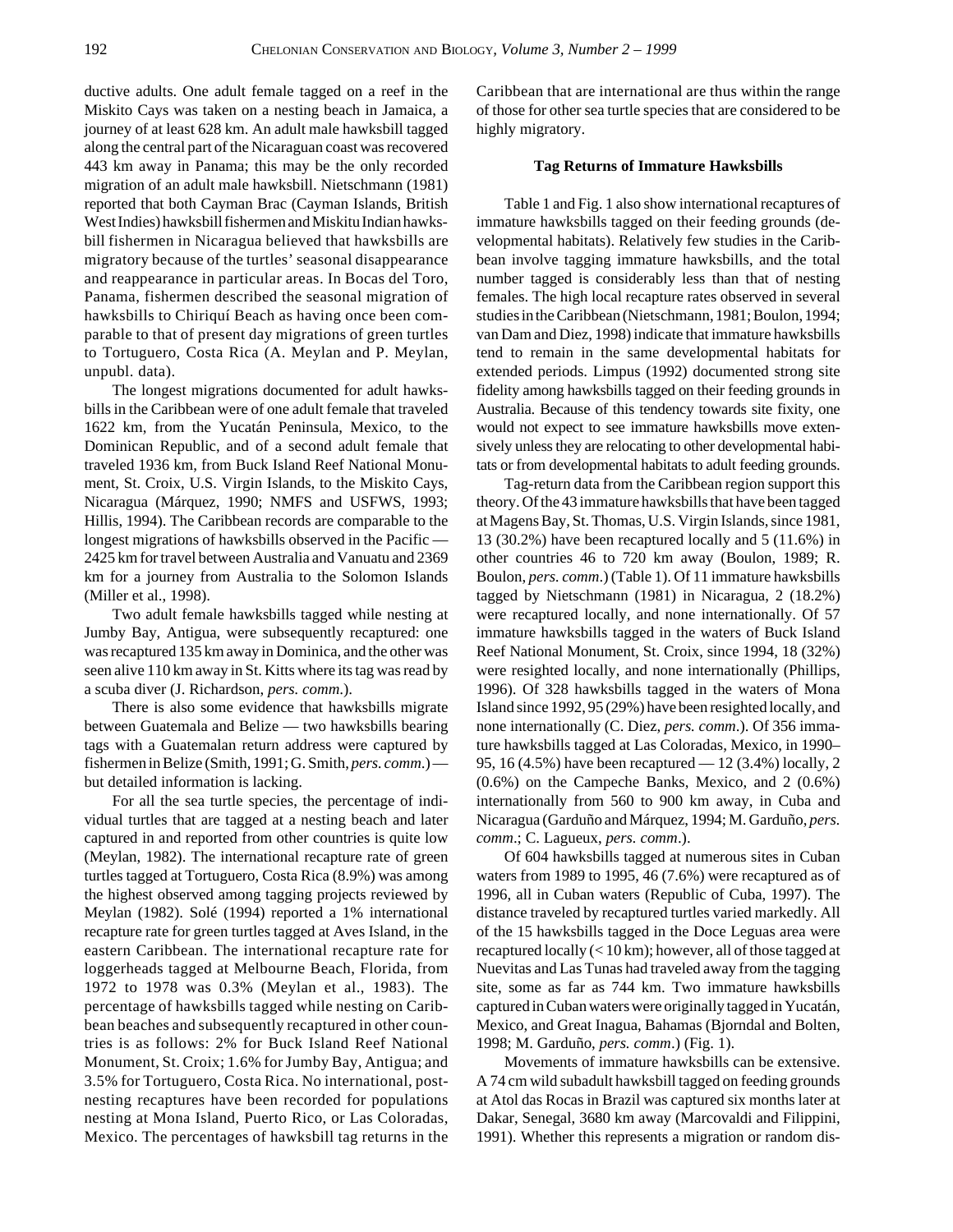persal remains unknown. Immature hawksbills initially reared in captivity (head-started) at Los Roques, Venezuela, have been recovered elsewhere in Venezuela, in Bonaire, Colombia (including San Andrés Island off Nicaragua), Jamaica, Bahamas, Belize, Honduras, Panama, the Dominican Republic, and Cuba (E. Weil, *pers. comm*.). Two hawksbills head-started in Yucatán, Mexico, were recaptured off the southern coast of Cuba (Márquez, 1990; R. Márquez, *pers. comm*.). Although the migratory behavior of head-started turtles most certainly can be expected to differ from that of wild turtles, these data demonstrate the capability of immature hawksbills to travel long distances.

#### **Telemetry and Genetics Data**

Knowledge of hawksbill movements can be expected to increase greatly with the application of satellite tracking technology. However, to date, hawksbill turtles have been the subject of only a few satellite tracking studies in the Caribbean. Early efforts by Groshens and Vaughan (1994) at Buck Island Reef National Monument in St. Croix, U.S. Virgin Islands, were hampered by equipment problems and produced limited data. Byles and Swimmer (1994) satellitetracked four adult female hawksbills tagged in Campeche and Yucatán, Mexico; detailed results of these experiments have not yet been published. Satellite tracking experiments of hawksbill turtles have recently been initiated at several sites in the Caribbean.

In a satellite telemetry study of hawksbills in the Pacific, Balazs et al. (1996) observed mainly coastal, short-distance (135-315 km) movements by four adult females that were tagged with transmitters after nesting at Kamehame, Hawaii. All positions recorded were within sight of land. A fifth hawksbill equipped with a satellite transmitter after nesting on Maui traveled 240 km to the island of Hawaii (Ellis et al., in press).

Bass (1999) provided a comprehensive description of how molecular genetic studies can contribute to the understanding of the natural history of the hawksbill, particularly with respect to migratory behavior. Based on a review of previous genetic studies in the Caribbean (Bass et al., 1996; Bowen et al., 1996; Republic of Cuba, 1997) and a reanalysis of mitochondrial DNA sequence data from eight nesting populations, Bass (1999) concluded that there was considerable evidence that foraging ground populations of hawksbills are derived from multiple stocks that originate on distant nesting grounds. This finding was interpreted by the author as strong evidence that hawksbills migrate between nesting and foraging locations. Genetic data are now being gathered from hawksbills throughout the Caribbean, and it is likely that our understanding of their complex life histories and movements will improve significantly in the near future.

#### **Conclusions**

Data from tag-returns in the Caribbean region demonstrate that hawksbill turtles show dispersal and migratory behaviors similar to those of other species of marine turtles. Distances traveled may be long or short, depending on the respective locations of the developmental habitat, feeding ground, and nesting beach of individual turtles. Recapture data are too few at this point to discern patterns of movements for specific populations, but it is clear that the hypothesis that the hawksbill is "sedentary" must be discarded. A similar view is emerging in the Pacific Ocean where several long-distance movements by hawksbills have recently been documented (Miller et al., 1998). The percentage of hawksbills tagged in the Caribbean that have been recaptured internationally is within the range of that for other sea turtles that are considered to be highly migratory. Hawksbills migrate during several life-history stages, and these journeys may take them hundreds or thousands of kilometers across the sea and through the jurisdictional waters of many countries. Knowledge of the schedules and routes of these migrations is crucial to the effective management of hawksbills on both regional and multinational levels.

#### **ACKNOWLEDGMENTS**

I thank K. Bjorndal, R. Boulon, the Caribbean Conservation Corporation, C. Diez, M. Donnelly, K. Eckert, J. Frazier, M. Garduño, V.G. Vicente Guzmán (INP CRIP CARMEN-SEMARNAP), Z. Hillis, J. Horrocks, D. Klugel, C. Lagueux, S. Tröeng, Y. Leon, R. Márquez, B. Phillips, J. Richardson, G. Smith, and E. Weil for contributing unpublished data or compiling information included in this manuscript. K. Eckert, J. Frazier, K. Hall, Z. Hillis, J. Horrocks, C. Lagueux, P. Meylan, J. Richardson, and R. van Dam contributed helpful comments on various drafts of the manuscript. J. Quinn, J. Leiby, and L. French also provided constructive editorial comments. I thank G. Balazs and R. Boulon for their review of the final manuscript. A. Mosier and J. Phillips prepared the map. K. Caruso, K. Powell, and L. Estep kindly assisted with various aspects of the preparation of this paper.

### **LITERATURE CITED**

- BAILLIE, J., AND GROOMBRIDGE, B. 1996. IUCN Red List of Threatened Animals. Gland, Switzerland: IUCN, 368 pp.
- BALAZS, G.H., KATAHIRA, L.K., AND ELLIS, D.M. 1996. Satellite tracking of hawksbill turtles nesting in the Hawaiian Islands. Paper Presented at 16th Ann. Symp. Sea Turtle Biol. Conserv., Hilton Head, SC.
- BASS, A.L. 1999. Genetic analysis to elucidate the natural history and behavior of hawksbill turtles (*Eretmochelys imbricata*) in the wider Caribbean: a review and re-analysis. Chelonian Conservation and Biology 3(2):195-199.
- BASS, A.L., GOOD, D.A., BJORNDAL, K.A., RICHARDSON, J.I., HILLIS, Z.M., HORROCKS, J.A., AND BOWEN, B.W. 1996. Testing models of female reproductive migratory behavior and population structure in the Caribbean hawksbill turtle, *Eretmochelys imbricata*, with mtDNA sequences. Mol. Ecol. 5:321-328.
- BJORNDAL, K.A., AND BOLTEN, A.B. 1998. Hawksbill tagged in the Bahamas recaptured in Cuba. Marine Turtle Newsletter 79:18-19.
- BJORNDAL, K.A., BOLTEN, A.B., AND LAGUEUX, C.J. 1993. Decline of the nesting population of hawksbill turtles at Tortuguero, Costa